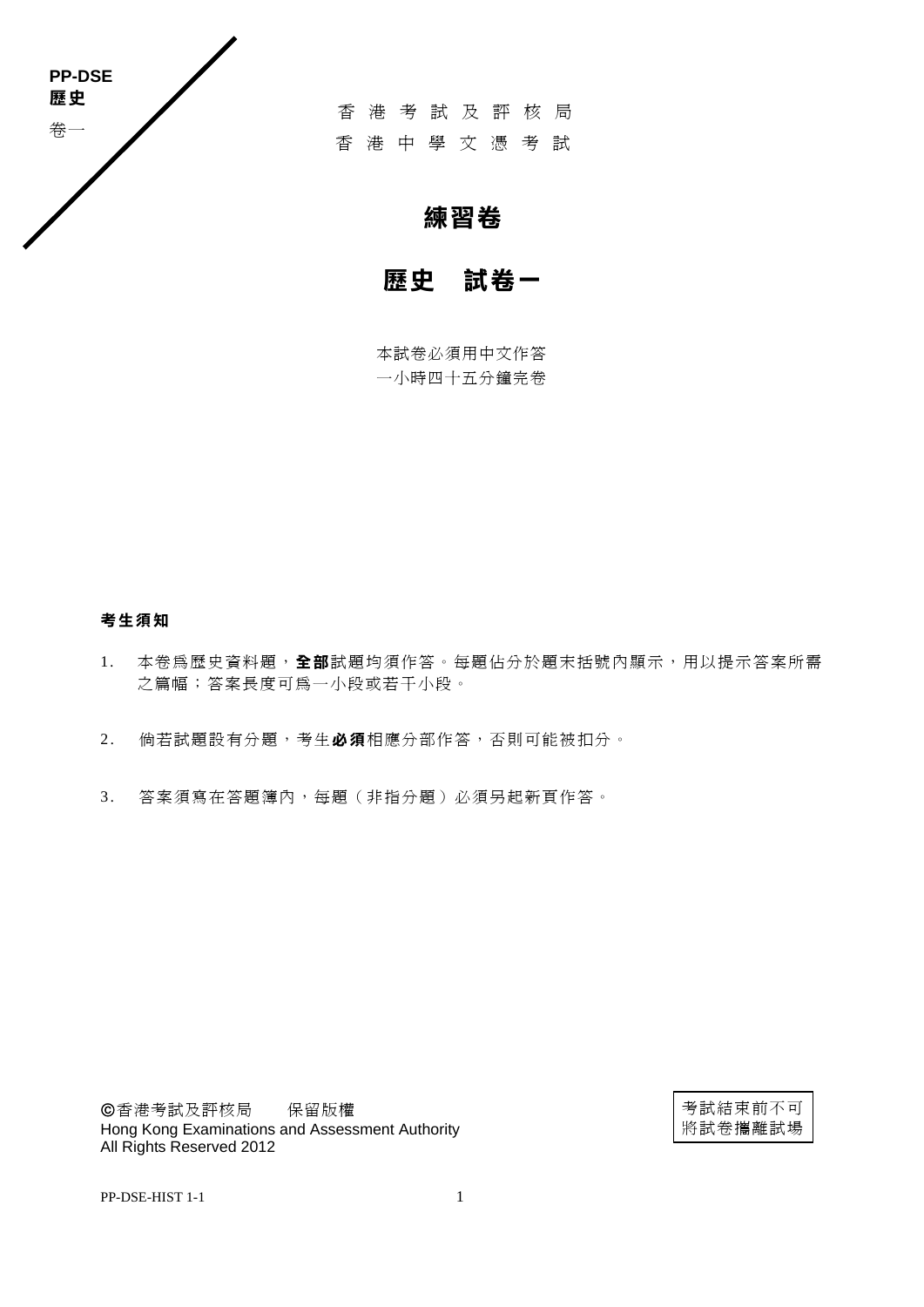本卷各題**均 須**作答。

1. 細閱資料A及B。

#### **資料A**

下表顯示1955-75年間日本的國民生產總值數據。

| 年份   | *國民生產總值  |
|------|----------|
|      | (以十億美元計) |
| 1955 | 24       |
| 1960 | 43       |
| 1965 | 88       |
| 1970 | 203      |
| 1975 | 484      |

\*國民生產總值:一個國家的居民一年內所有生產 (包括服務) 的市場總值。

#### **資料B**

下文取材自1955年某期《時代雜誌》的文章。

自從盟軍把日本人趕回他們如鳥籠般貧乏的小島,並禁止他們不再擁有武器,至 今已有十年。而西方同情日本,改變立場,讓日本人獨立、重新武裝,並加入對 共產主義的防衛,也已經有三年了。

美國佔領後十年的日本,仍然可以看到佔領時留下的不可磨滅的烙印。……戰前 只有30%農民擁有耕地,土地改革已經破壞了這種失衡:到了去年,由佃農承耕的 十地只有1,200,000英畝,而1945年則有6,000,000英畝。禁絕教科書提倡帝國主義擴 張以及擴大公共教育、這兩個因素改善了教育制度,事實上這個制度在戰前已造 就出97%的識字率。婦女有權投票,也行使了這項權利。

… …

「如果日本在經濟壓力下被迫與共產主義大陸達成某些政治安排,」美國國務卿 約翰·福斯特·杜勒斯兩週前在曼谷表示,「這必定會對整個自由世界在亞洲的 地位造成嚴重的影響。……若國際共產主義在任何時候統合蘇俄在亞洲、共產主 義中國以及日本工業的力量,即如果三股力量合而為一,我認為,我們便必須承 認我們的地位會變得極為不穩。」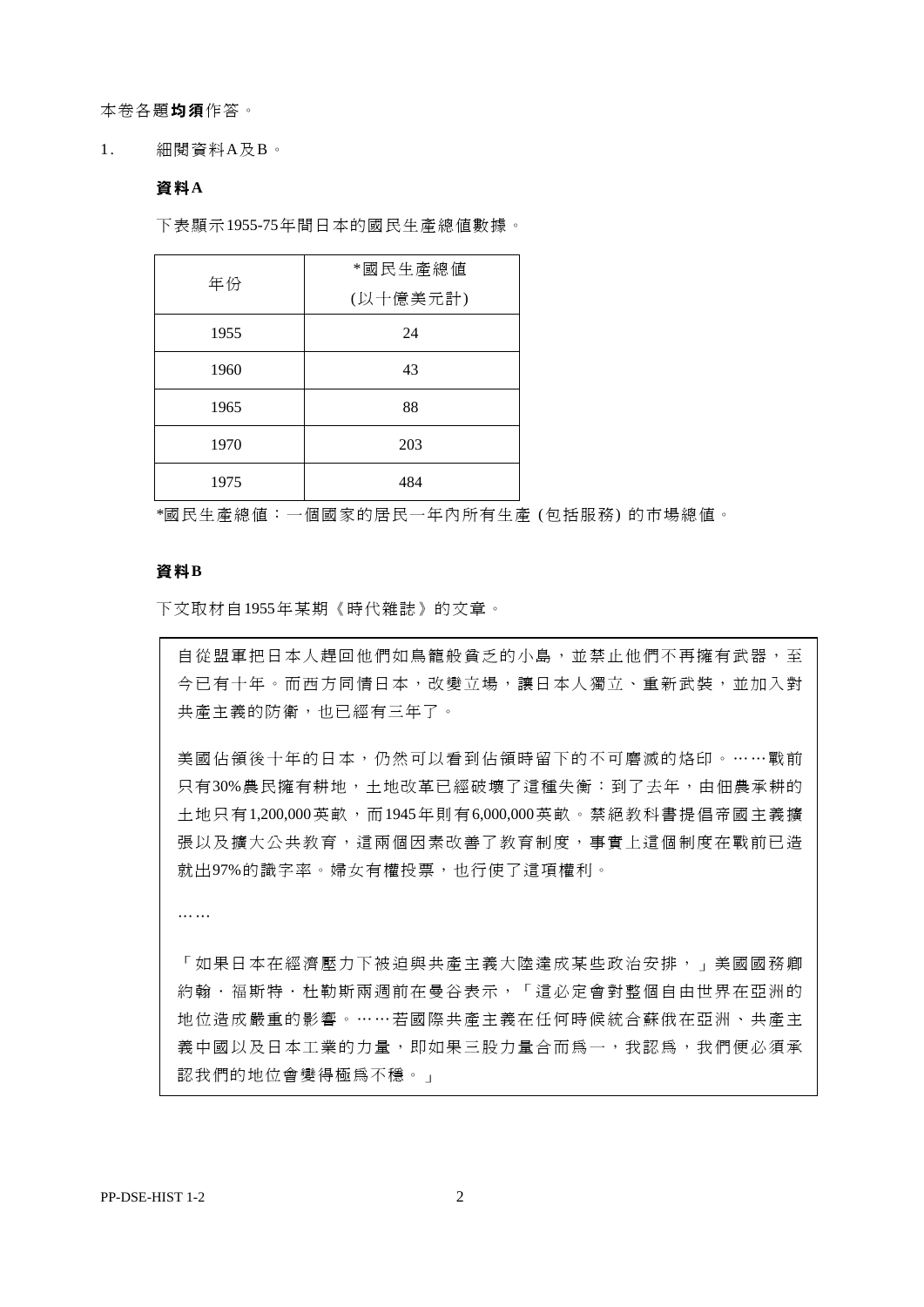- (a) 使用資料A的線索,描述1955-75年間日本的經濟發展。 (3 分)
- (b) 參考資料B,指出第二次世界大戰後的十年間盟軍對日本政策的**兩 項**轉變。  $(4 \nrightarrow)$ 
	- (c) 「1945-75年間日本的經濟發展,主要由於外國因素。」你是否同意?試參考資 料A及B,並就你所知,解釋你的答案。 (8分)

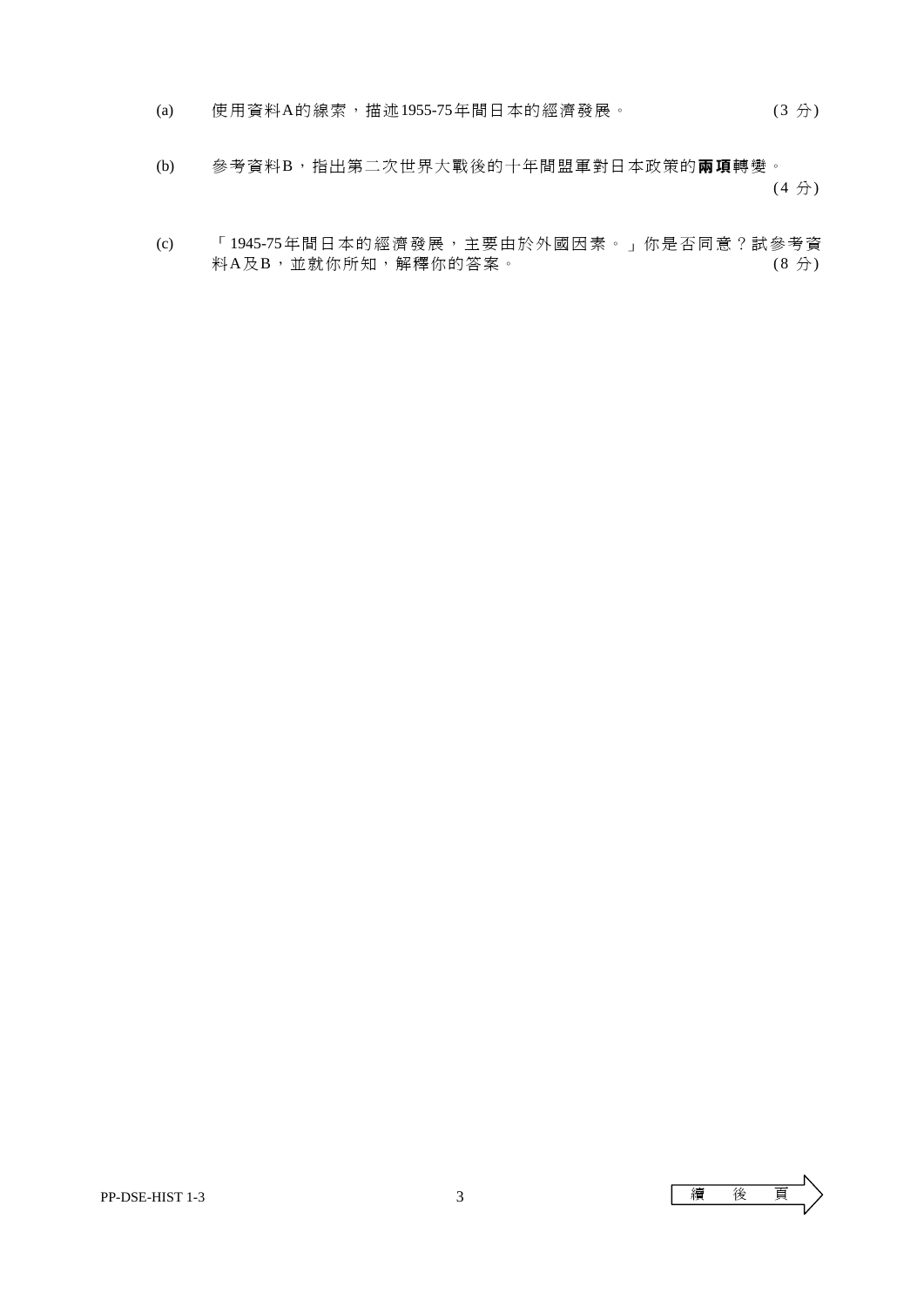2. 細閱資料C。

### **資料C**

以下是「文化大革命」( 1966-76年)初期寫成的《紅衛兵戰歌》的歌詞。

我們是毛主席的紅衛兵。 大風浪裏練紅心。 毛澤東思想來武裝。 橫掃一切害人蟲。 我們是毛主席的紅衛兵。 無產階級立場最堅定。 踏着先輩革命的路。 時代重任來擔承。 我們是毛主席的紅衛兵。 文化革命打先鋒。 團結群眾齊上陣。 誓把右派全肅清。 敢批判,敢鬥爭。 革命造反永不停。 徹底砸爛舊世界。 革命江山萬代紅!

(a) 從資料C推斷紅衛兵的**兩 項**特徵。試以資料C相關線索支持你的答案。 (4 分)

 (b) 你是否同意「文化大革命」有害於中國的現代化?試參考資料C並就你所知,解 釋你的答案。 (6 分)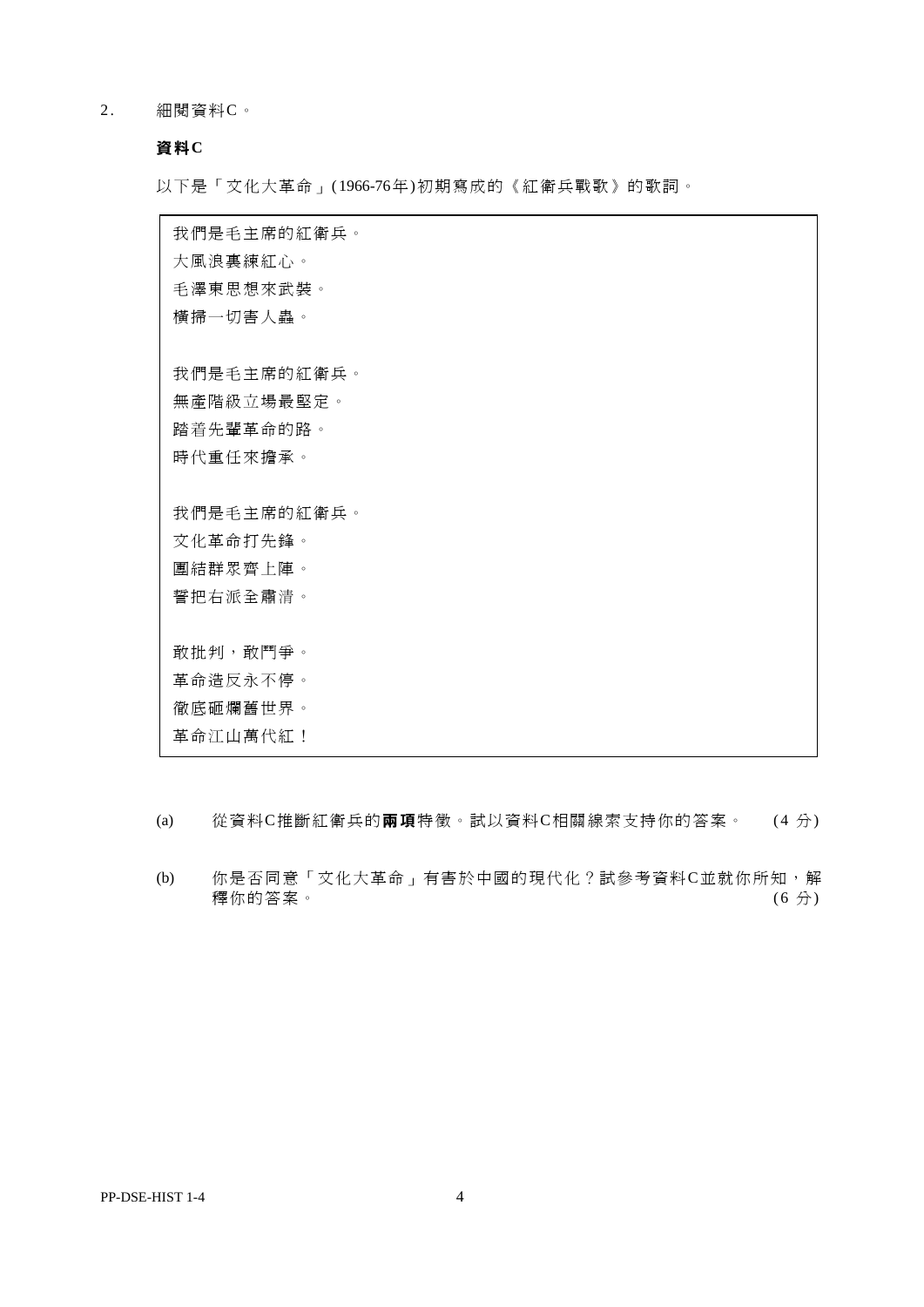3. 細閱資料D。

#### **資料D**

以下漫畫出版於1936年。



### **鵝步**

\* 「雄鵝」本是一首英國民謠。「鵝步」則是在軍隊步操時所用的一種步式。

- (a) 就雄鵝所代表的國家於漫畫所述事件中的行為而言,漫畫家有何看法?試參考  $\text{\sf f}$ 資料D,解釋你的看法。 (4分)
- (b) 資 料D能否充分反映1919-38年間集體安全所受到的威脅?試參考資料D,並就你 對兩次大戰期間建立集體安全的各項嘗試的認識,解釋你的答案。 (8 分)

PP-DSE-HIST 1-5 5 5 價 後 頁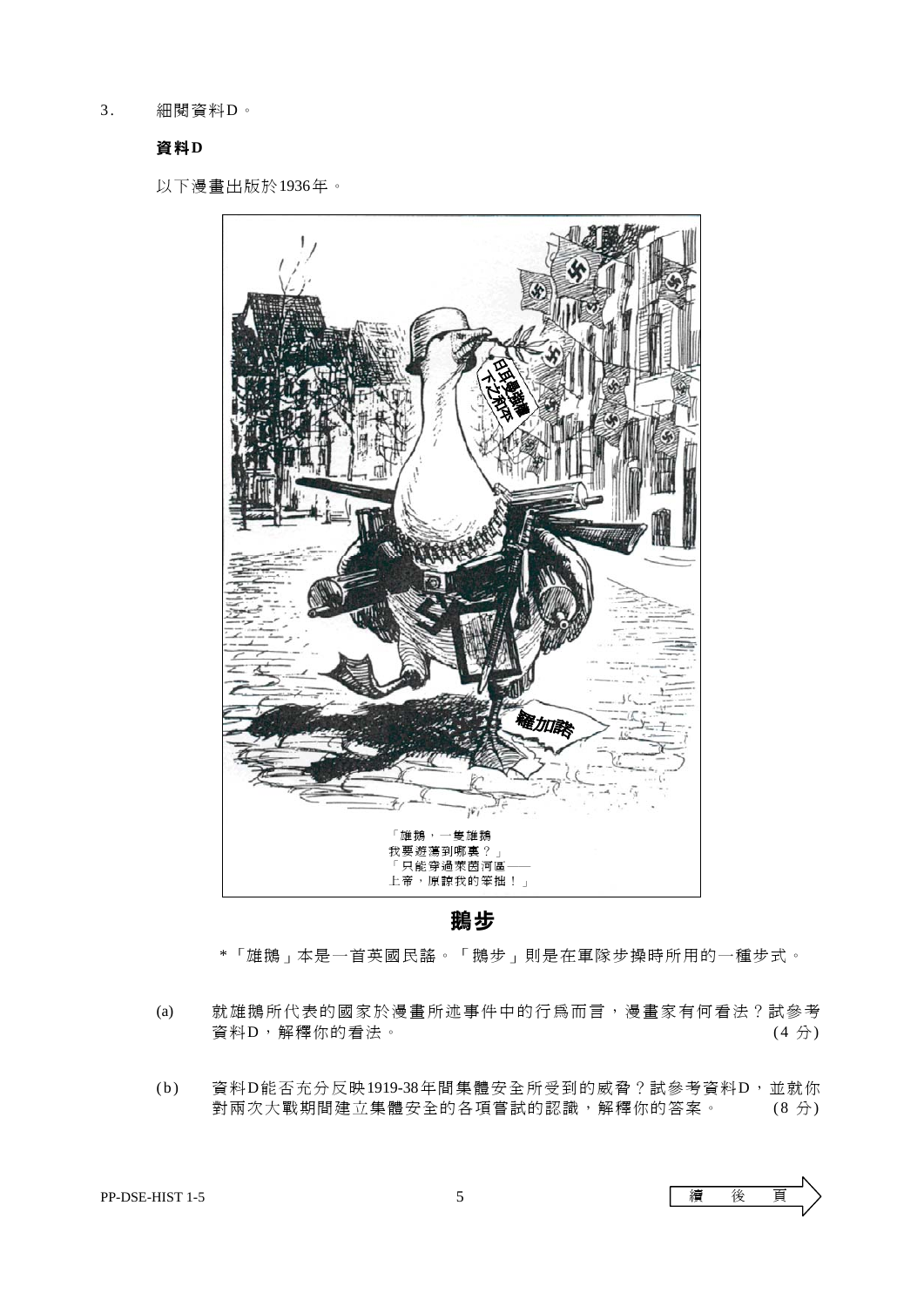4 . 細閱資料E及F。

### **資料 E**

以下漫畫於1950年出版。



**我們所居住的世界** 

#### **資料 F**

下文取材自1959年赫魯曉夫首度訪美歸國後對莫斯科居民演講的稿子。

在我們科技發生巨大進步的年代、在各國實行不同社會制度的狀態下,要成功解 決國際問題,除了按照和平共存的原則外,別無他法。核子戰爭可導致大幅度的 毀滅。到了大殺傷力武器如原子彈、氫氣彈、彈道導彈出場後才討論和平共存的 問題,便已經太遲了。漠視這個問題,就等於面對危險時閉起眼睛和耳朵,像鴕 鳥把頭埋在地下一樣。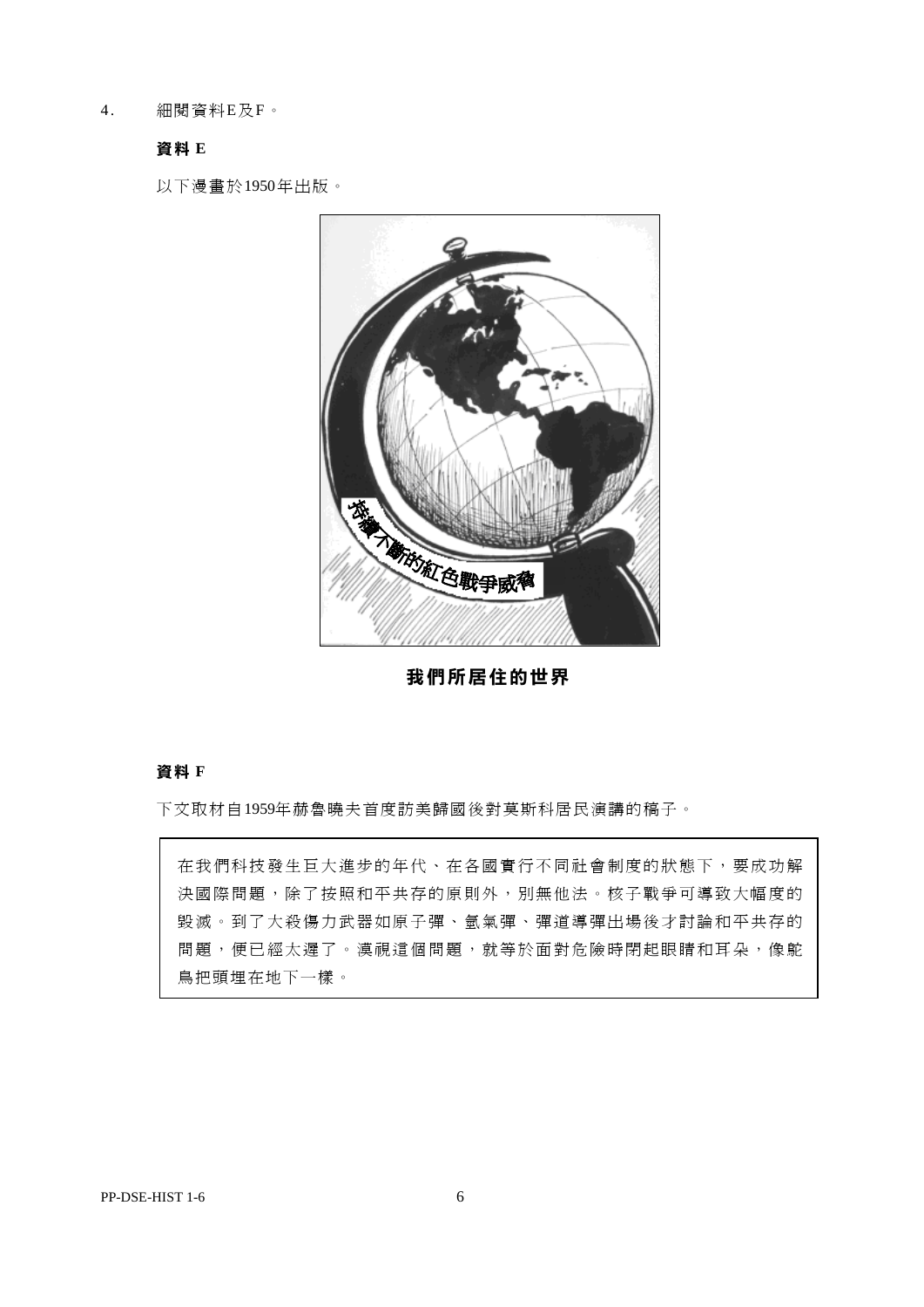- (a) 你認為該漫畫是出版於資本主義國家還是共產主義國家?試參考資料E,解釋你 的答案。 (3 分) (3 分) (3 分)
- (b) 從資料F推斷赫魯曉夫發表這篇演說的目的。試參考資料F,解釋你的答案。 (4  $\leftrightarrow$  ) (4  $\leftrightarrow$  ) (4  $\leftrightarrow$  )
- (c) 「1950年代,資本主義和共產主義陣營之間的關係逐漸減少敵對。」你是否同 意?試參考資料E及F,並就你所知,解釋你的答案。 (6分)

#### **試 卷 完**

本試卷所引資料的來源,將於香港考試及評核局稍後出版的《香港中學文憑考試練習卷》內列 明 。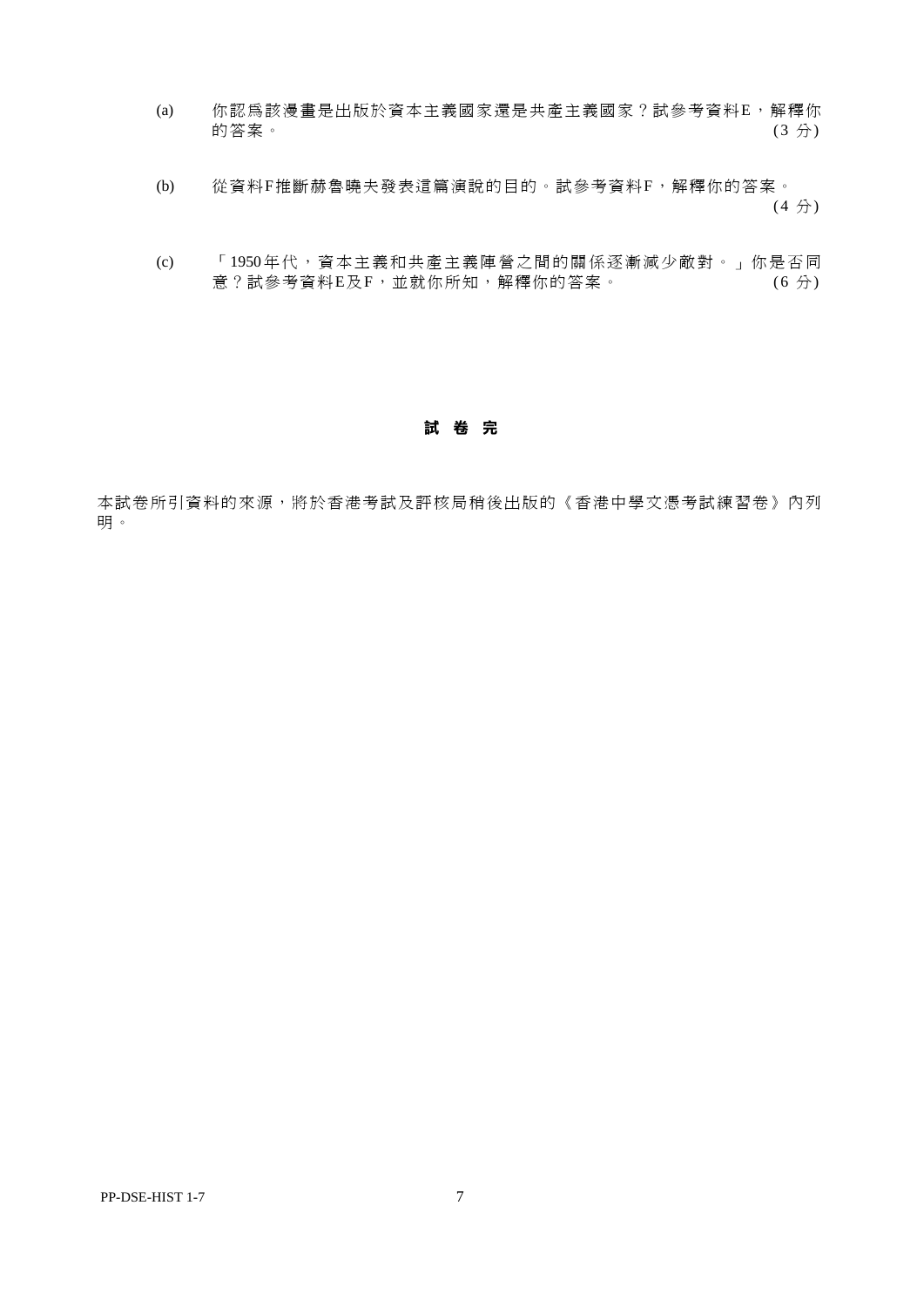

香港考試及評核局 香港中學文憑考試

# **練習卷**

# **歷史 試卷二**

本試卷必須用中文作答 一小時十五分鐘完卷

### **考生須知**

- 1. 本卷包括七題論述題,考生可任擇**兩 題**作答。
- 2. 倘若試題設有分題,考生必須相應分部作答,否則可能被扣分。
- 3 . 答案須寫在答題簿內,每題(非指分題)必須另起新頁作答。

香港考試及評核局 保留版權 Hong Kong Examinations and Assessment Authority All Rights Reserved 2012

考試結束前不可 將試卷攜離試場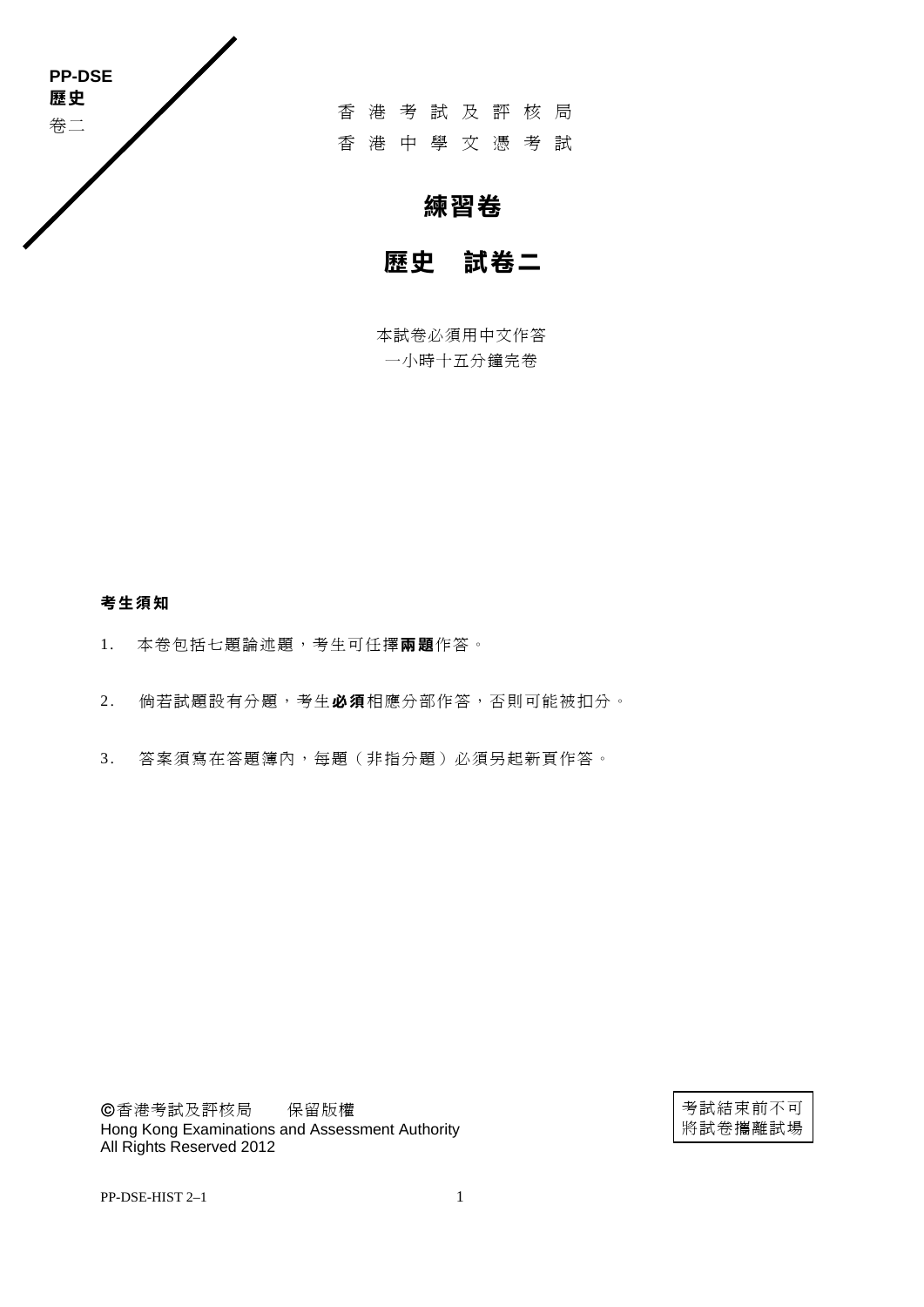#### 選答**兩 題**。

- 1. 「20世紀下半葉香港的經濟發展主要受中國因素所塑成。」你是否同意?解釋你的答 くちゃくらい アクセス アクセス アクセス こうしゃ アクセス かんしゃ アクセス (15分) しょうかん はんしゃ はんしゃ はんしゃ (15分) しょうかん しょうしょう
- 2. 解釋日本軍國主義於1930年代崛興的原因。 (15分)
- 3. 1949年在哪些方面是中國近代史的轉捩點? (15 分)
- 4. 探討1919-23年的巴黎和約如何確立了新的國際秩序。 (15分)
- 5. 評估在導致冷戰結束一事上戈爾巴喬夫相對於其他因素的重要性。 (15 分)
- 6. 討論聯合國在解決巴爾幹半島種族衝突及以阿衝突中的角色。 (15 分)
- 7. 以本課程任何**一 個**國家或地區為例,討論該國家或地區於2 0世紀末在甚麼程度上不同 於20世紀初。 (15分) (15分) (15分) (15分) (15分) (15分) (15分) (15分) (15分) (15分) (15分) (15分) (15分) (15分) (15分) (15分) (15分) (15分) (15分) (15分) (15分) (15分) (15分) (15分) (15分) (15分) (15分) (15分) (15分) (15分) (15分) (15分) (15分) (15分) (15分) (1

**試 卷 完** 

本試卷所引資料的來源,將於香港考試及評核局稍後出版的《香港中學文憑考試練習卷》內列 明 。